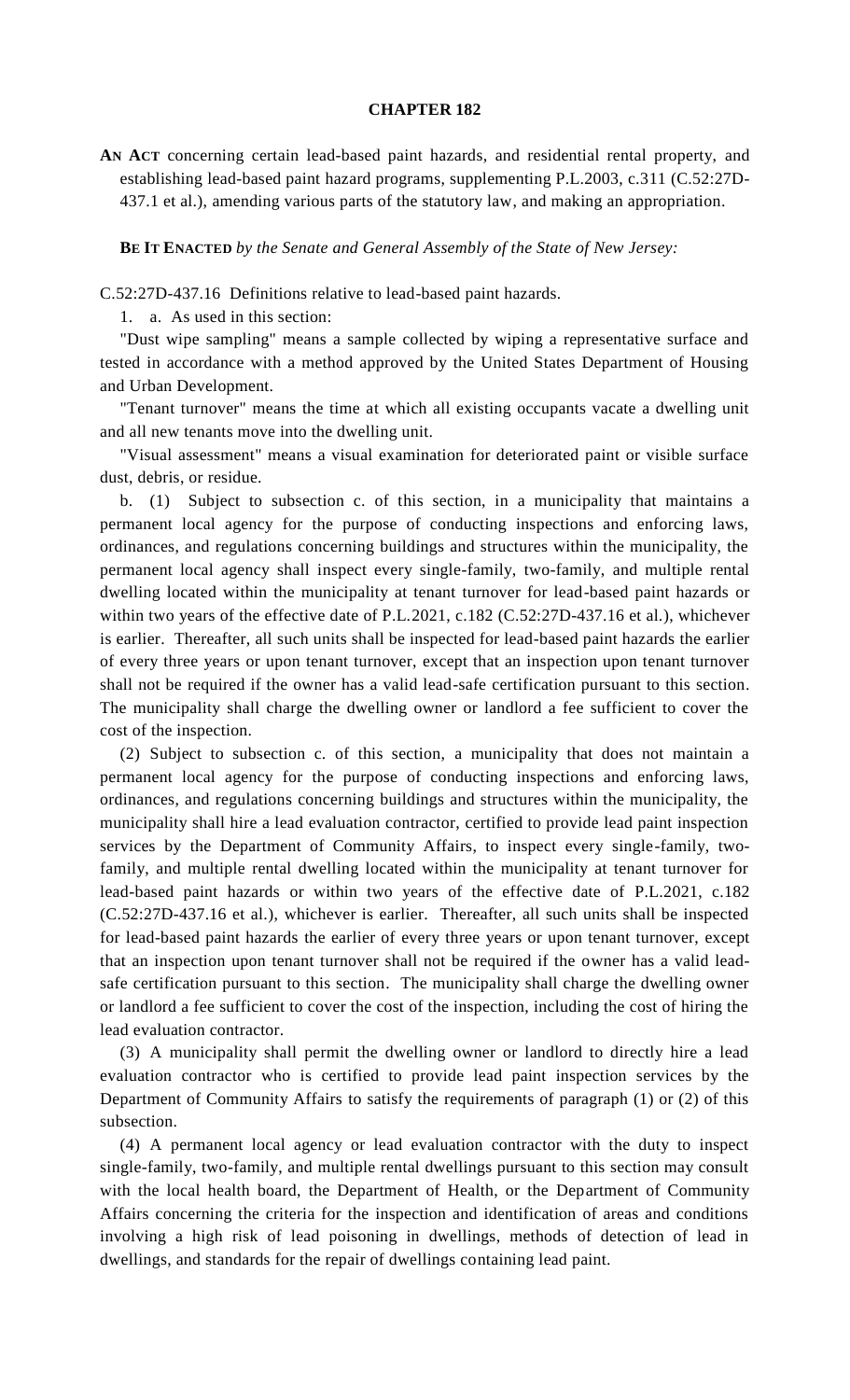$\mathcal{D}_{\mathcal{L}}$ 

(5) Fees established pursuant to this subsection shall be dedicated to meeting the costs of implementing and enforcing this subsection and shall not be used for any other purpose.

c. Notwithstanding subsection b. of this section to the contrary, a dwelling unit in a single-family, two-family, or multiple rental dwelling shall not be subject to inspection and evaluation for the presence of lead-based paint hazards if the unit:

(1) has been certified to be free of lead-based paint;

(2) was constructed during or after 1978;

(3) is in a multiple dwelling that has been registered with the Department of Community Affairs as a multiple dwelling for at least 10 years, either under the current or a previous owner, and has no outstanding lead violations from the most recent cyclical inspection performed on the multiple dwelling under the "Hotel and Multiple Dwelling Law," P.L.1967, c.76 (C.55:13A-1 et seq.);

(4) is a single-family or two-family seasonal rental dwelling which is rented for less than six months duration each year by tenants that do not have consecutive lease renewals; or

(5) has a valid lead-safe certification issued in accordance with this section.

d. (1) If a lead evaluation contractor or permanent local agency finds that a lead-based paint hazard exists in a dwelling unit upon conducting an inspection pursuant to this section, then the owner of the dwelling unit shall remediate the lead-based paint hazard by using abatement or lead-based paint hazard control methods, approved in accordance with the provisions of the "Lead Hazard Control Assistance Act," P.L.2003, c.311 (C.52:27D-437.1 et al.). Upon the remediation of the lead-based paint hazard, the lead evaluation contractor or permanent local agency shall conduct an additional inspection of the unit to certify that the hazard no longer exists.

(2) If a lead evaluation contractor or permanent local agency finds that no lead-based paint hazards exist in a dwelling unit upon conducting an inspection pursuant to this section or following remediation of a lead-based paint hazard pursuant to paragraph (1) of this subsection, then the lead evaluation contractor or permanent local agency shall certify the dwelling unit as lead-safe on a form prescribed by the Department of Community Affairs as provided for in regulations or guidance promulgated pursuant to section 8 of P.L.2021, c.182 (C.52:27D-437.20). The lead-safe certification provided to the property owner by the lead evaluation contractor or permanent local agency pursuant to this paragraph shall be valid for two years.

e. Beginning on the effective date of P.L.2021, c.182 (C.52:27D-437.16 et al.), property owners shall:

(1) provide evidence of a valid lead-safe certification obtained pursuant to this section as well as evidence of the most recent tenant turnover at the time of the cyclical inspection carried out under the "Hotel and Multiple Dwelling Law," P.L.1967, c.76 (C.55:13A-1 et seq.), unless not required to have had an inspection by a lead evaluation contractor or permanent local agency pursuant to paragraph (1), (2), or (3) of subsection c. of this section;

(2) provide evidence of a valid lead-safe certification obtained pursuant to this section to new tenants of the property at the time of tenant turnover unless not required to have had an inspection by a lead evaluation contractor or permanent local agency pursuant to paragraphs (1), (2), (3), and (4) of subsection c. of this section, and shall affix a copy of such certification as an exhibit to the tenant's or tenants' lease; and

(3) maintain a record of the lead-safe certification which shall include the name or names of the unit's tenant or tenants, if the inspection was conducted during a period of tenancy, unless not required to have had an inspection by a lead evaluation contractor or permanent local agency pursuant to paragraphs (1), (2), (3), and (4) of subsection c. of this section.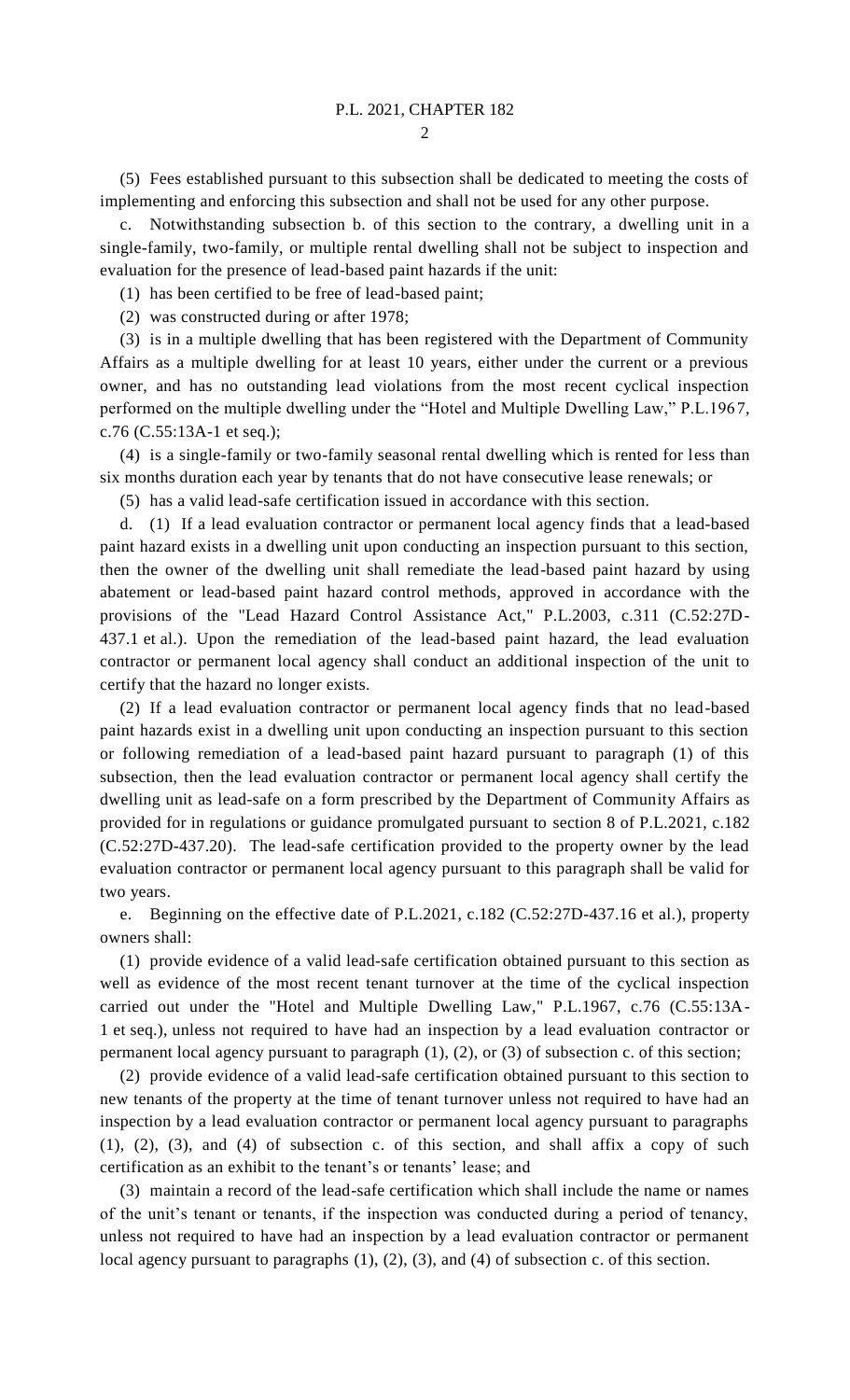3

f. If a lead evaluation contractor or permanent local agency finds that a lead-based paint hazard exists in a dwelling unit upon conducting an inspection pursuant to this section, then the lead evaluation contractor or permanent local agency shall notify the Commissioner of Community Affairs, who shall review the findings in accordance with section 8 of the "Lead Hazard Control Assistance Act," P.L.2003, c.311 (C.52:27D-437.8).

g. (1) If a dwelling is located in a municipality in which less than three percent of children tested, six years of age or younger, have a blood lead level greater than or equal to five ug/dL, according to the central lead screening database maintained by the Department of Health pursuant to section 5 of P.L.1995, c.328 (C.26:2-137.6), or according to other data deemed appropriate by the commissioner, then a lead evaluation contractor or permanent local agency may inspect for lead-based paint hazards through visual assessment.

(2) If a dwelling is located in a municipality in which at least three percent of children tested, six years of age or younger, have a blood lead level greater than or equal to five ug/dL, according to the central lead screening database maintained by the Department of Health pursuant to section 5 of P.L.1995, c.328 (C.26:2-137.6), or according to other data deemed appropriate by the commissioner, then a lead evaluation contractor or permanent local agency shall inspect for lead-based paint hazards through dust wipe sampling.

(3) If a lead hazard is identified in an inspection of one of the dwelling units in a building consisting of two- or three- dwelling units, then the lead evaluation contractor or permanent local agency shall inspect the remainder of the building's dwelling units for lead hazards, with the exception of dwelling units that have been certified to be free of lead-based paint. The lead evaluation contractor or permanent local agency may charge fees in accordance with this section for such additional inspections.

h. In addition to the fees permitted to be charged for inspection of rental housing pursuant to this section, each municipality shall assess an additional fee of \$20 per unit inspected by a certified lead evaluation contractor or permanent local agency for the purposes of the "Lead Hazard Control Assistance Act," P.L.2003, c.311 (C.52:27D-437.1 et al.) concerning lead hazard control work, unless the unit owner demonstrates that the Department of Community Affairs has already assessed an additional inspection fee of \$20 pursuant to the provisions of section 10 of P.L. 2003, c. 311 (C.52:27D-437.10). In a common interest community, any inspection fee charged pursuant to this subsection shall be the responsibility of the unit owner and not the homeowners' association, unless the association is the owner of the unit. The fees collected pursuant to this subsection shall be deposited into the "Lead Hazard Control Assistance Fund" established pursuant to section 4 of P.L.2003, c.311 (C.52:27D-437.4).

C.52:27D-437.17 Statewide multifaceted, ongoing educational program relative to leadbased paint hazards.

2. a. The Department of Community Affairs, in consultation with the Department of Health, shall establish a Statewide, multifaceted, ongoing educational program designed to meet the needs of tenants, property owners, realtors and real estate agents, insurers and insurance agents, and local building officials about the nature of lead-based paint hazards, the importance of lead-based paint hazard control and mitigation, and the responsibilities set forth in P.L.2021, c.182 (C.52:27D-437.16 et al.). In developing and coordinating this educational program, the department shall seek the participation and involvement of private industry organizations, including those involved in real estate, insurance, mortgage banking, and pediatrics.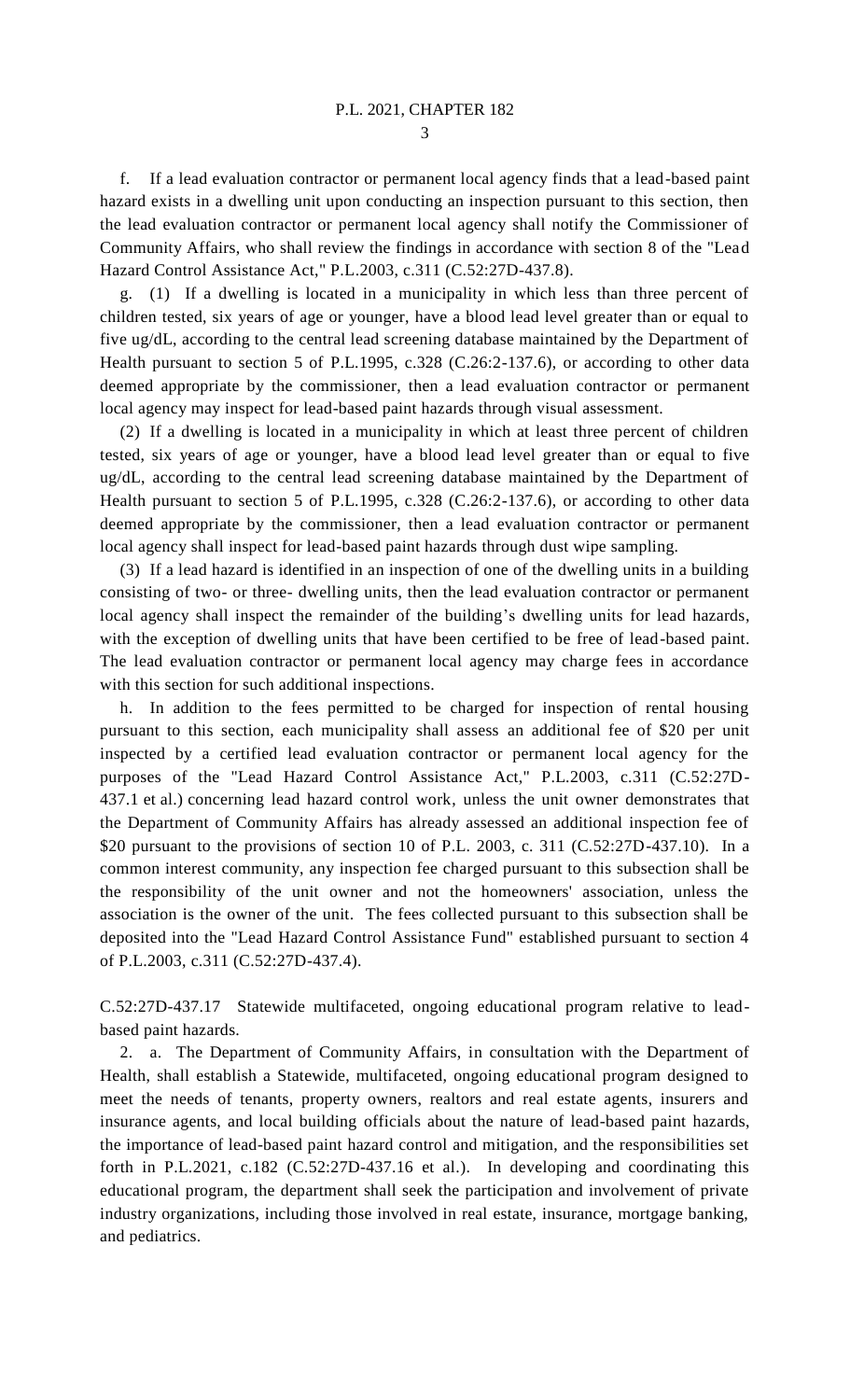b. Prior to the effective date of P.L.2021, c.182 (C.52:27D-437.16 et al.), the department shall:

(1) Create educational materials outlining the rights and responsibilities of parties subject to the provisions of P.L.2021, c.182 (C.52:27D-437.16 et al.).

(2) Establish guidelines and a trainer's manual for a lead-based paint hazard seminar for rental property owners or designated persons, which the department shall forward to all public and private colleges and universities in New Jersey, to other professional training facilities, and to professional associations and community organizations with a training capacity. The department shall approve proposals to offer the seminar from institutions; provided that the proposals are consistent with the guidelines. The department shall create an electronic version of the lead-based paint hazard seminar accessible on the Internet. The seminar shall be available to tenants, property owners, and other interested parties.

(3) Promulgate rules for the dissemination of information about the requirements of P.L.2021, c.182 (C.52:27D-437.16 et al.) to all prospective owners of pre-1978 dwellings during the real estate transaction, settlement, or closing.

(4) Solicit requests to enter into ongoing, funded partnerships to provide specific counseling information services to tenants and affected parties on their rights and responsibilities with regard to lead-based paint hazards and lead poisoning.

c. The lead-based paint hazard seminar established pursuant to this section shall not exceed three hours in length. The department shall offer the seminar for a maximum fee of \$50 per participant.

C.52:27D-437.18 Disclosure requirement prohibition for application for lead remediation funding.

3. In association with an application for lead remediation funding provided pursuant to the "Lead Hazard Control Assistance Fund" established pursuant to section 4 of P.L.2003, c.311 (C.52:27D-437.4), or any other program administered for lead remediation purposes by the Department of Community Affairs, the department shall not request or require that a property owner disclose the social security number of any person renting the property or otherwise associated with the inspected property other than the property owner. This disclosure requirement prohibition shall apply to an application for assistance, funded and administered by the State, for lead remediation purposes.

C.52:27D-437.19 Investigations of complaint; penalties.

4. a. Upon the filing of a complaint with the department or of the commissioner's own accord, the commissioner shall be authorized to conduct investigations and issue penalties against a municipality for its failure to comply with subsection b. of section 1 of P.L.2021, c.182 (C.52:27D-437.16).

b. A municipality or its permanent local agency shall be authorized to conduct investigations and issue penalties not inconsistent with this subsection to enforce a property owner's failure to comply with paragraph (1) of subsection d. of section 1, or subsection e. of section 1 of P.L.2021, c.182 (C.52:27D-437.16). If the municipality or permanent local agency determines that a property owner has failed to comply with a provision of P.L.2021, c.182 (C.52:27D-437.16 et al.) with respect to a rental dwelling unit owned by the property owner, the property owner shall first be given 30 days to cure any violation by conducting the required inspection or initiate any required remediation efforts. If the property owner has not cured the violation after 30 days, the property owner shall be subject to a penalty not to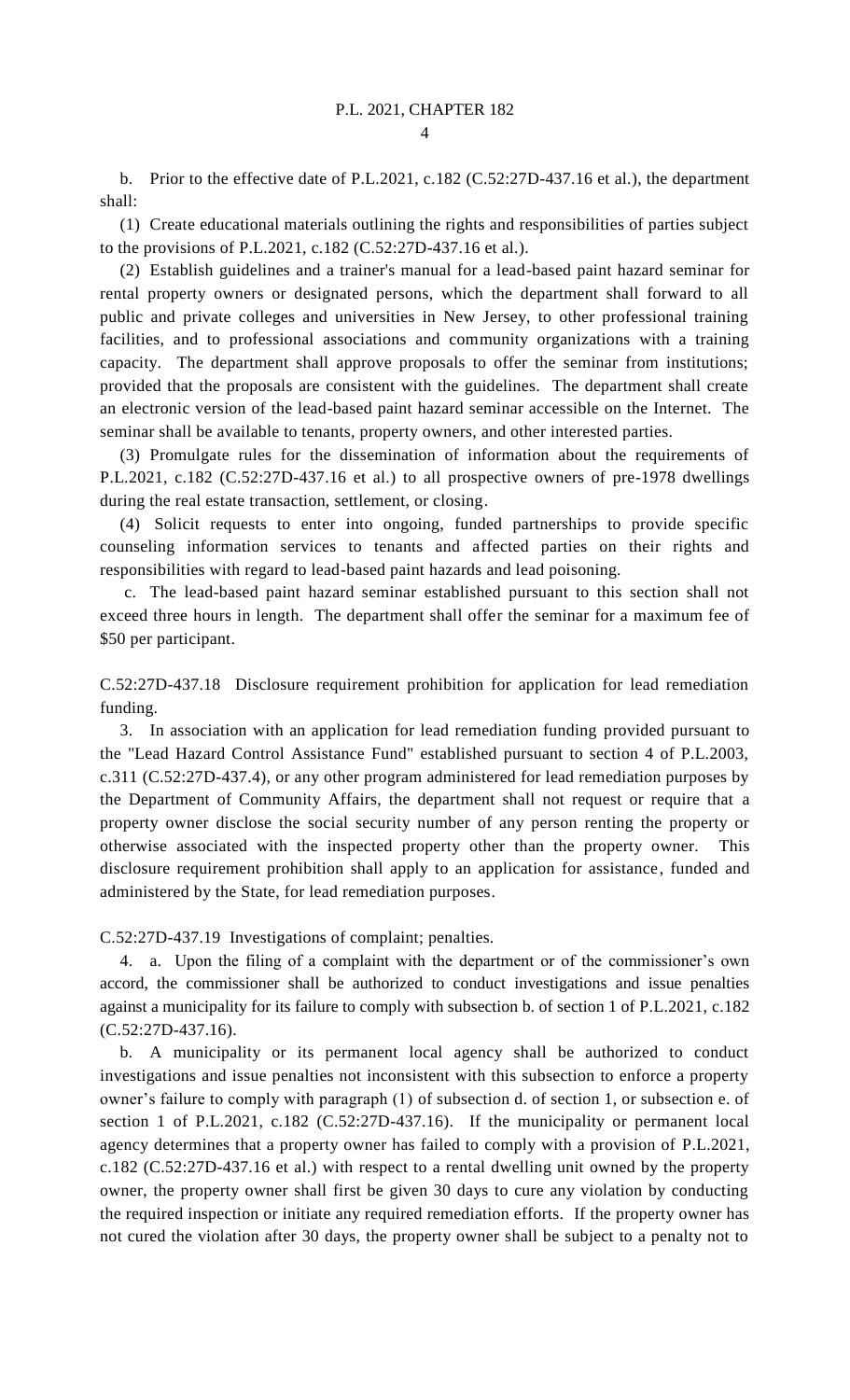exceed \$1,000 per week until the required inspection has been conducted or remediation efforts have been initiated.

5. Section 5 of P.L.1995, c.328 (C.26:2-137.6) is amended to read as follows:

C.26:2-137.6 Central database maintained; confidentiality.

5. a. The department shall maintain a central database which shall include a record of all lead screening conducted pursuant to this act. The database shall include the name, age and address of the child screened and any other demographic data the department deems necessary. The database shall be geographically indexed, by municipality, in order to determine the location of areas of relatively high incidence of lead poisoning.

b. The information reported to and compiled by the department pursuant to this act is to be used only by the department and such other agencies as may be designated by the commissioner and shall not otherwise be divulged or made public so as to disclose the identity of any child to whom it relates without written parental consent; and to that end, the information shall not be included under materials available to public inspection pursuant to P.L.1963, c.73 (C.47:1A-1 et seq.). The department may, however, make such statistical reports available using information compiled from the database if the name or other identifying information of the child screened is not revealed and in accordance with all other federal and State laws regarding the protection of medical information.

6. Section 1 of P.L.2007, c.251 (C.55:13A-12.2) is amended to read as follows:

C.55:13A-12.2 Lead paint inspection requirements for single and two-family rental dwellings.

1. a. The commissioner shall inspect every single-family and two-family rental dwelling in accordance with the "Hotel and Multiple Dwelling Law," P.L.1967, c.76 (C.55:13A-1 et seq.), at least once every five years for lead-based paint hazards and shall charge a fee sufficient to cover the cost of such inspection; provided, however, that the fee shall not exceed one-third of the inspection fee for a three-unit multiple dwelling, established pursuant to the "Hotel and Multiple Dwelling Law," P.L.1967, c.76 (C.55:13A-1 et seq.), for each unit inspected.

b. Notwithstanding any other provisions of P.L.2007, c.251 (C.55:13A-12.2 et al.) to the contrary, a dwelling unit in a single-family or two-family dwelling shall not be subject to inspection and evaluation for the presence of lead-based paint hazards, or for the fees for such inspection or evaluation, if the unit:

(1) has been certified to be free of lead-based paint;

(2) was constructed during or after 1978; or

(3) is a seasonal rental unit which is rented for less than six months' duration each year; or

(4) has a valid lead-safe certification issued in accordance with section 1 of P.L.2021, c.182 (C.52:27D-437.16).

c. The commissioner shall have the power to enforce the corrections of any violations found pursuant to a lead-based paint hazard inspection conducted pursuant to this section as if the rental unit were in a multiple dwelling subject to the requirements of the "Hotel and Multiple Dwelling Law," P.L.1967, c.76 (C.55:13A-1 et seq.).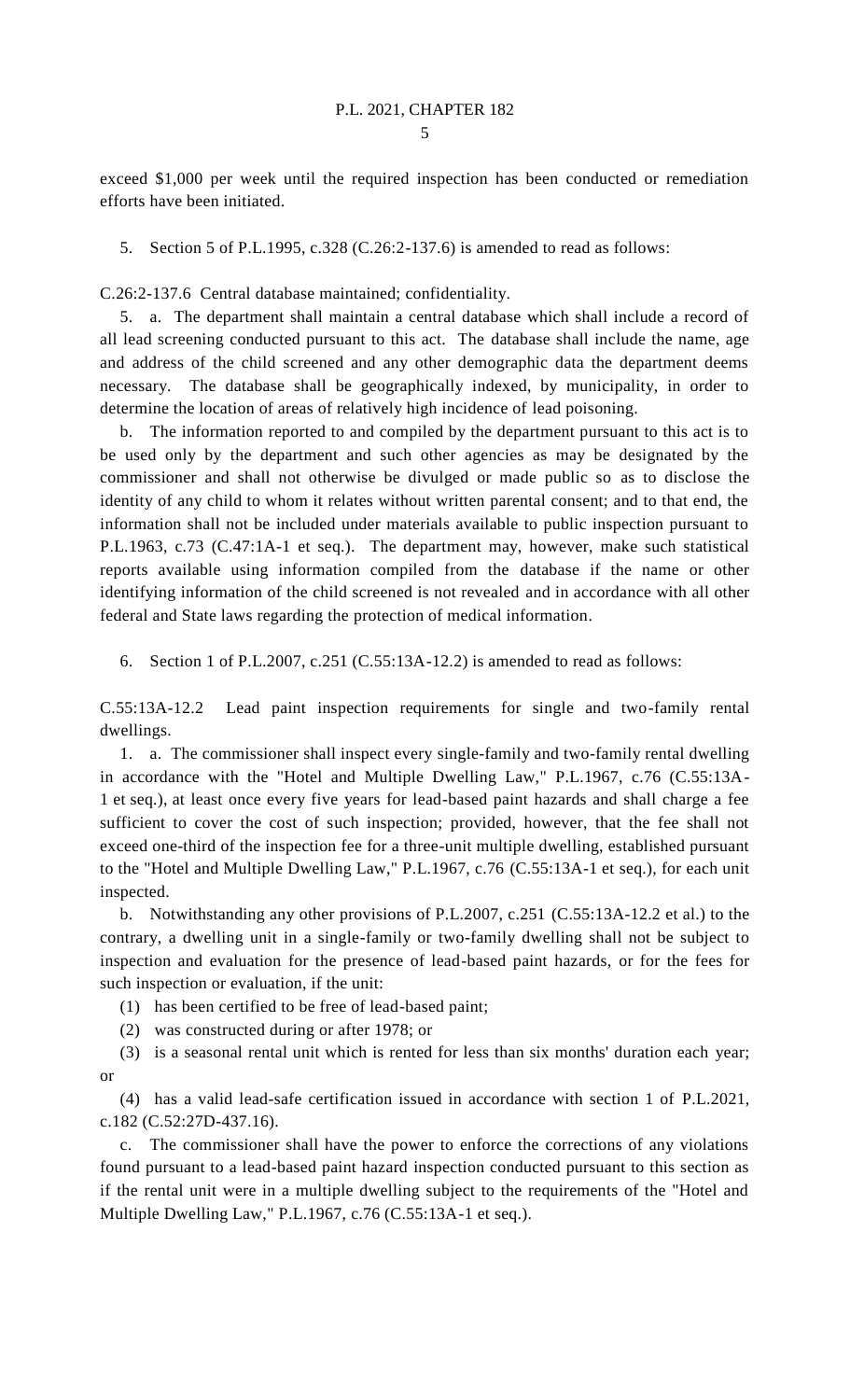## 7. Section 5 of P.L.2003, c.311 (C.52:27D-437.5) is amended to read as follows:

## C.52:27D-437.5 Grants, loans.

5. a. The department is hereby authorized to provide financial assistance in the form of grants or loans, or a combination thereof, with moneys available from the fund to eligible owners of multifamily housing and to eligible owners of single-family and two-family homes, whether or not utilized as rental housing, for lead hazard control work, in compliance with the terms of P.L.2003, c.311 (C.52:27D-437.1 et al.) and subject to the conditions set forth in this section. "Eligible owner" shall mean an owner who provides proof to the satisfaction of the department of the presence of a lead-based paint hazard on the owner's property.

b. Financial assistance in the form of a loan may be provided to an eligible owner of multifamily housing, a single-family home or a two-family home based on the owner's ability to repay the loan as determined by the department.

c. Financial assistance shall be provided for a period to be determined by the department.

d. The department may provide financial assistance, upon application therefor, for up to 100% of the costs of lead hazard control work, including associated lead evaluation costs, and for temporary relocation assistance, except that no award of financial assistance for a dwelling unit may exceed \$150,000.

e. Financial assistance provided in the form of a loan shall be secured by a lien upon the real property on which the lead hazard control work is performed, with respect to which the financial assistance is made and other such collateral as the department may consider necessary to secure the interests of the fund in accordance with the provisions and purposes of P.L.2003, c.311 (C.52:27D-437.1 et al.). The department may, if it deems necessary, require the financial assistance to be secured by a personal loan guarantee by the owner of the property or by a lien upon other real property belonging to the person to whom the loan is made. The department may authorize a loan in conjunction with an award of a grant for a partial or the total amount of the costs of lead hazard control work.

f. The department shall establish a program to provide the grants authorized pursuant to this section, including grants to remediate lead-based paint hazards identified by a permanent local agency or lead evaluation contractor during an inspection conducted pursuant to P.L.2021, c.182 (C.52:27D-437.16 et al.). Grants shall not be made available to owners of multiple dwellings comprising more than four separate dwelling units. Priority shall not be granted to any applicant on the basis of the location of the housing. Priority may be given, however, to those residences in which children under the age of six reside, as well as for remediation for lead-based paint hazards identified by a permanent local agency or lead evaluation contractor during an inspection conducted pursuant to P.L.2021, c.182 (C.52:27D-437.16 et al.). The department may award the grants on a pro-rata basis to the applicants, if there is an insufficient amount in the fund to award grants for the full amount of the projected cost of the lead hazard control work.

## C.52:27D-437.20 Rules, regulations.

8. a. The Commissioner of Community Affairs, in accordance with the "Administrative Procedure Act," P.L.1968, c.410 (C.52:14B-1 et seq.), shall adopt rules and regulations to effectuate the provisions of P.L.2021, c.182 (C.52:27D-437.16 et al.). Additionally, as soon as possible following the enactment of P.L.2021, c.182 (C.52:27D-437.16 et al.), the